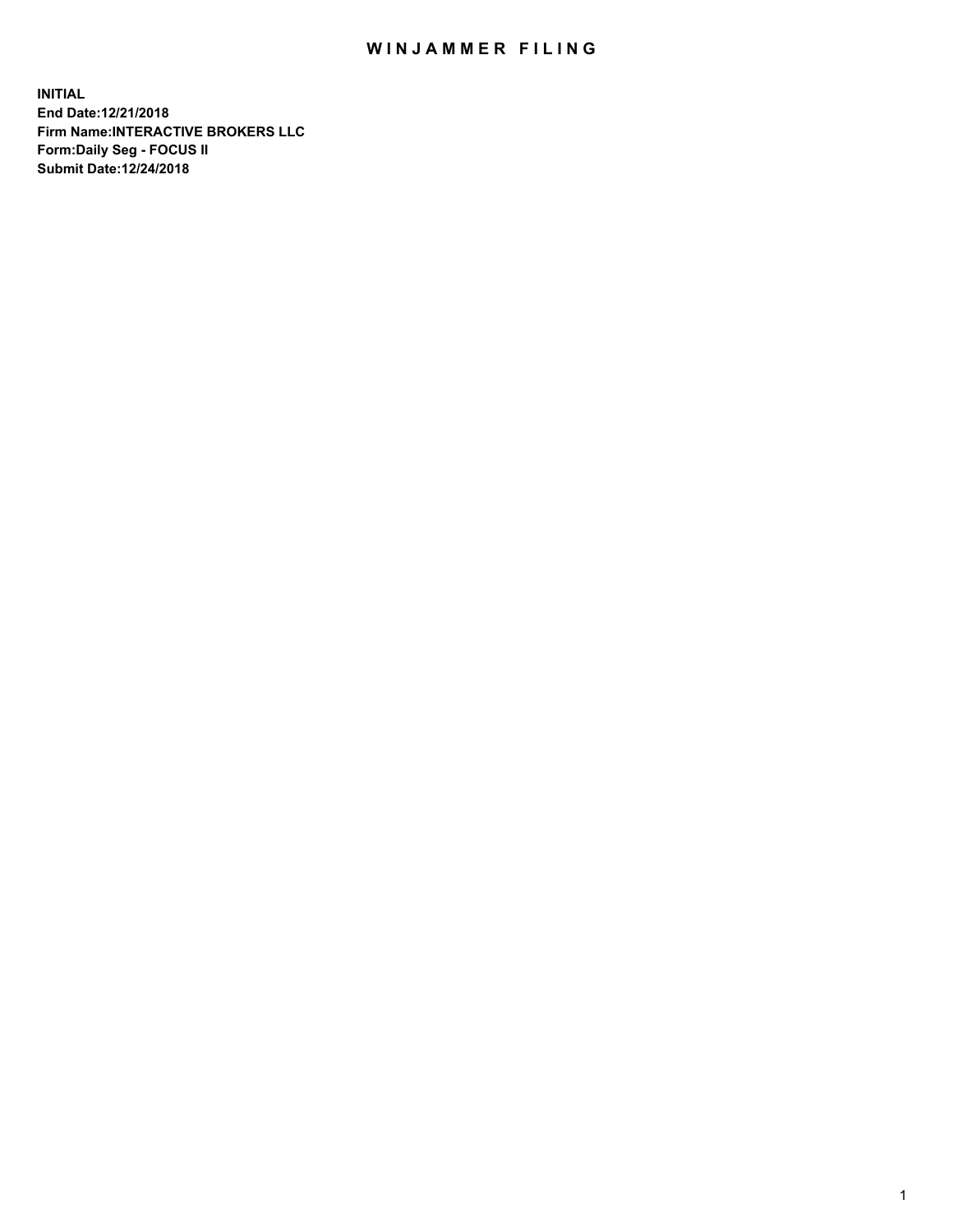**INITIAL End Date:12/21/2018 Firm Name:INTERACTIVE BROKERS LLC Form:Daily Seg - FOCUS II Submit Date:12/24/2018 Daily Segregation - Cover Page**

| Name of Company                                                                                                                                                                                                                                                                                                                | <b>INTERACTIVE BROKERS LLC</b>                                                                  |
|--------------------------------------------------------------------------------------------------------------------------------------------------------------------------------------------------------------------------------------------------------------------------------------------------------------------------------|-------------------------------------------------------------------------------------------------|
| <b>Contact Name</b>                                                                                                                                                                                                                                                                                                            | James Menicucci                                                                                 |
| <b>Contact Phone Number</b>                                                                                                                                                                                                                                                                                                    | 203-618-8085                                                                                    |
| <b>Contact Email Address</b>                                                                                                                                                                                                                                                                                                   | jmenicucci@interactivebrokers.c<br>om                                                           |
| FCM's Customer Segregated Funds Residual Interest Target (choose one):<br>a. Minimum dollar amount: ; or<br>b. Minimum percentage of customer segregated funds required:% ; or<br>c. Dollar amount range between: and; or<br>d. Percentage range of customer segregated funds required between:% and%.                         | $\overline{\mathbf{0}}$<br>$\overline{\mathbf{0}}$<br>155,000,000 245,000,000<br>0 <sub>0</sub> |
| FCM's Customer Secured Amount Funds Residual Interest Target (choose one):<br>a. Minimum dollar amount: ; or<br>b. Minimum percentage of customer secured funds required:%; or<br>c. Dollar amount range between: and; or<br>d. Percentage range of customer secured funds required between:% and%.                            | $\overline{\mathbf{0}}$<br>$\overline{\mathbf{0}}$<br>80,000,000 120,000,000<br>0 <sub>0</sub>  |
| FCM's Cleared Swaps Customer Collateral Residual Interest Target (choose one):<br>a. Minimum dollar amount: ; or<br>b. Minimum percentage of cleared swaps customer collateral required:% ; or<br>c. Dollar amount range between: and; or<br>d. Percentage range of cleared swaps customer collateral required between:% and%. | $\overline{\mathbf{0}}$<br>$\underline{\mathbf{0}}$<br>0 <sub>0</sub><br>0 <sub>0</sub>         |

Attach supporting documents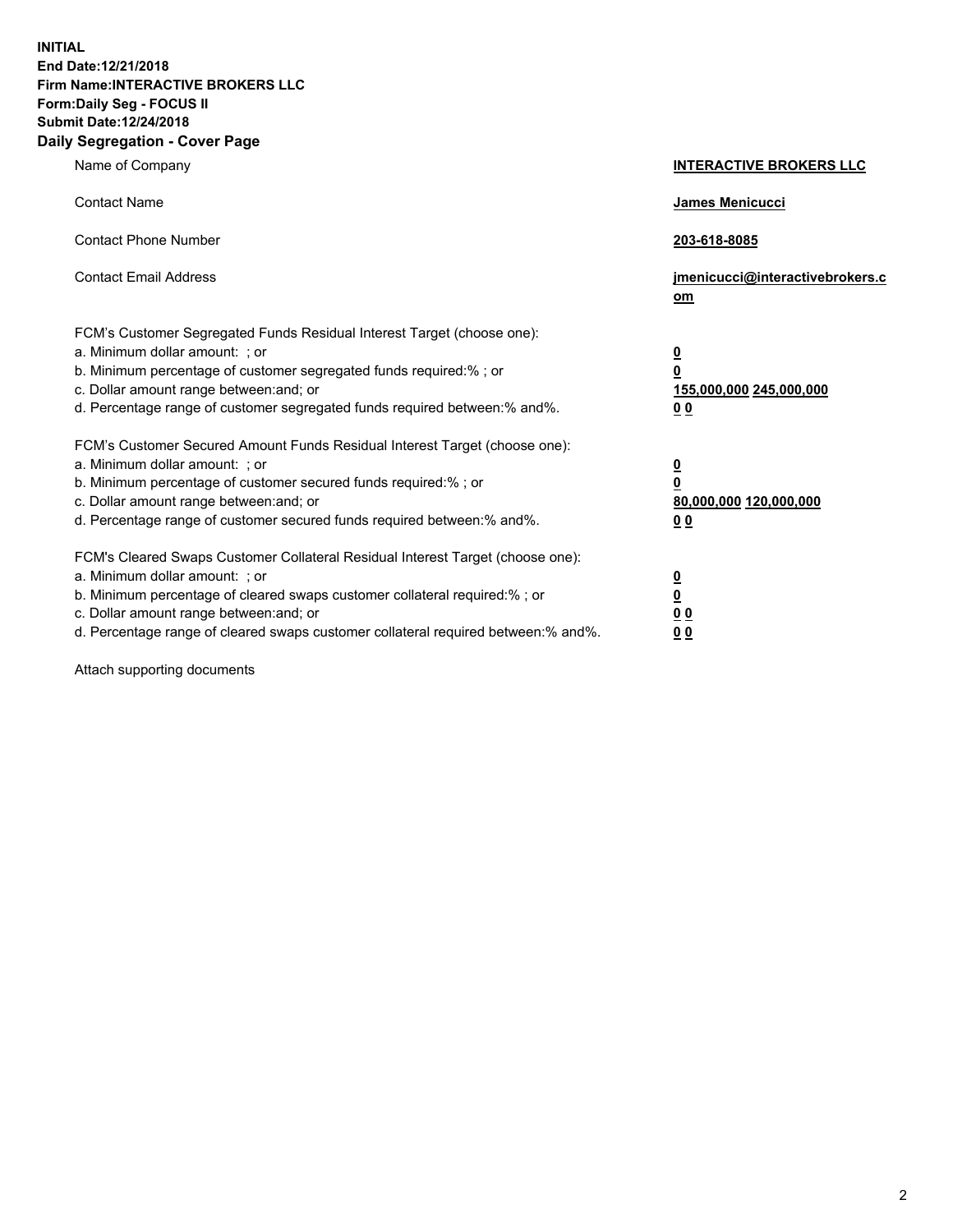## **INITIAL End Date:12/21/2018 Firm Name:INTERACTIVE BROKERS LLC Form:Daily Seg - FOCUS II Submit Date:12/24/2018**

|     | <b>Daily Segregation - Secured Amounts</b>                                                  |                                                |
|-----|---------------------------------------------------------------------------------------------|------------------------------------------------|
|     | Foreign Futures and Foreign Options Secured Amounts                                         |                                                |
|     | Amount required to be set aside pursuant to law, rule or regulation of a foreign            | $0$ [7305]                                     |
|     | government or a rule of a self-regulatory organization authorized thereunder                |                                                |
| 1.  | Net ledger balance - Foreign Futures and Foreign Option Trading - All Customers             |                                                |
|     | A. Cash                                                                                     | 443,096,016 [7315]                             |
|     | B. Securities (at market)                                                                   | $0$ [7317]                                     |
| 2.  | Net unrealized profit (loss) in open futures contracts traded on a foreign board of trade   | 8,140,199 [7325]                               |
| 3.  | Exchange traded options                                                                     |                                                |
|     | a. Market value of open option contracts purchased on a foreign board of trade              | 76,169 [7335]                                  |
|     | b. Market value of open contracts granted (sold) on a foreign board of trade                | -212,281 [7337]                                |
| 4.  | Net equity (deficit) (add lines 1.2. and 3.)                                                | 451,100,103 [7345]                             |
| 5.  | Account liquidating to a deficit and account with a debit balances - gross amount           | 20,294 [7351]                                  |
|     | Less: amount offset by customer owned securities                                            | 0 [7352] 20,294 [7354]                         |
| 6.  | Amount required to be set aside as the secured amount - Net Liquidating Equity              | 451,120,397 [7355]                             |
|     | Method (add lines 4 and 5)                                                                  |                                                |
| 7.  | Greater of amount required to be set aside pursuant to foreign jurisdiction (above) or line | 451,120,397 [7360]                             |
|     | 6.                                                                                          |                                                |
|     | FUNDS DEPOSITED IN SEPARATE REGULATION 30.7 ACCOUNTS                                        |                                                |
| 1.  | Cash in banks                                                                               |                                                |
|     | A. Banks located in the United States                                                       | 98,324,255 [7500]                              |
|     | B. Other banks qualified under Regulation 30.7                                              | 0 [7520] <b>98,324,255</b> [7530]              |
| 2.  | Securities                                                                                  |                                                |
|     | A. In safekeeping with banks located in the United States                                   | 407,844,850 [7540]                             |
|     | B. In safekeeping with other banks qualified under Regulation 30.7                          | 0 [7560] 407,844,850 [7570]                    |
| 3.  | Equities with registered futures commission merchants                                       |                                                |
|     | A. Cash                                                                                     | $0$ [7580]                                     |
|     | <b>B.</b> Securities                                                                        | $0$ [7590]                                     |
|     | C. Unrealized gain (loss) on open futures contracts                                         | $0$ [7600]                                     |
|     | D. Value of long option contracts                                                           | $0$ [7610]                                     |
|     | E. Value of short option contracts                                                          | 0 [7615] 0 [7620]                              |
| 4.  | Amounts held by clearing organizations of foreign boards of trade                           |                                                |
|     | A. Cash                                                                                     | $0$ [7640]                                     |
|     | <b>B.</b> Securities                                                                        | $0$ [7650]                                     |
|     | C. Amount due to (from) clearing organization - daily variation                             | $0$ [7660]                                     |
|     | D. Value of long option contracts                                                           | $0$ [7670]                                     |
|     | E. Value of short option contracts                                                          | 0 [7675] 0 [7680]                              |
| 5.  | Amounts held by members of foreign boards of trade                                          |                                                |
|     | A. Cash                                                                                     | 73,551,366 [7700]                              |
|     | <b>B.</b> Securities                                                                        | $0$ [7710]                                     |
|     | C. Unrealized gain (loss) on open futures contracts                                         | 4,861,969 [7720]                               |
|     | D. Value of long option contracts                                                           | 76,169 [7730]                                  |
|     | E. Value of short option contracts                                                          | <mark>-212,281</mark> [7735] 78,277,223 [7740] |
| 6.  | Amounts with other depositories designated by a foreign board of trade                      | $0$ [7760]                                     |
| 7.  | Segregated funds on hand                                                                    | $0$ [7765]                                     |
| 8.  | Total funds in separate section 30.7 accounts                                               | 584,446,328 [7770]                             |
| 9.  | Excess (deficiency) Set Aside for Secured Amount (subtract line 7 Secured Statement         | 133,325,931 [7380]                             |
|     | Page 1 from Line 8)                                                                         |                                                |
| 10. | Management Target Amount for Excess funds in separate section 30.7 accounts                 | 80,000,000 [7780]                              |
| 11. | Excess (deficiency) funds in separate 30.7 accounts over (under) Management Target          | 53,325,931 [7785]                              |
|     |                                                                                             |                                                |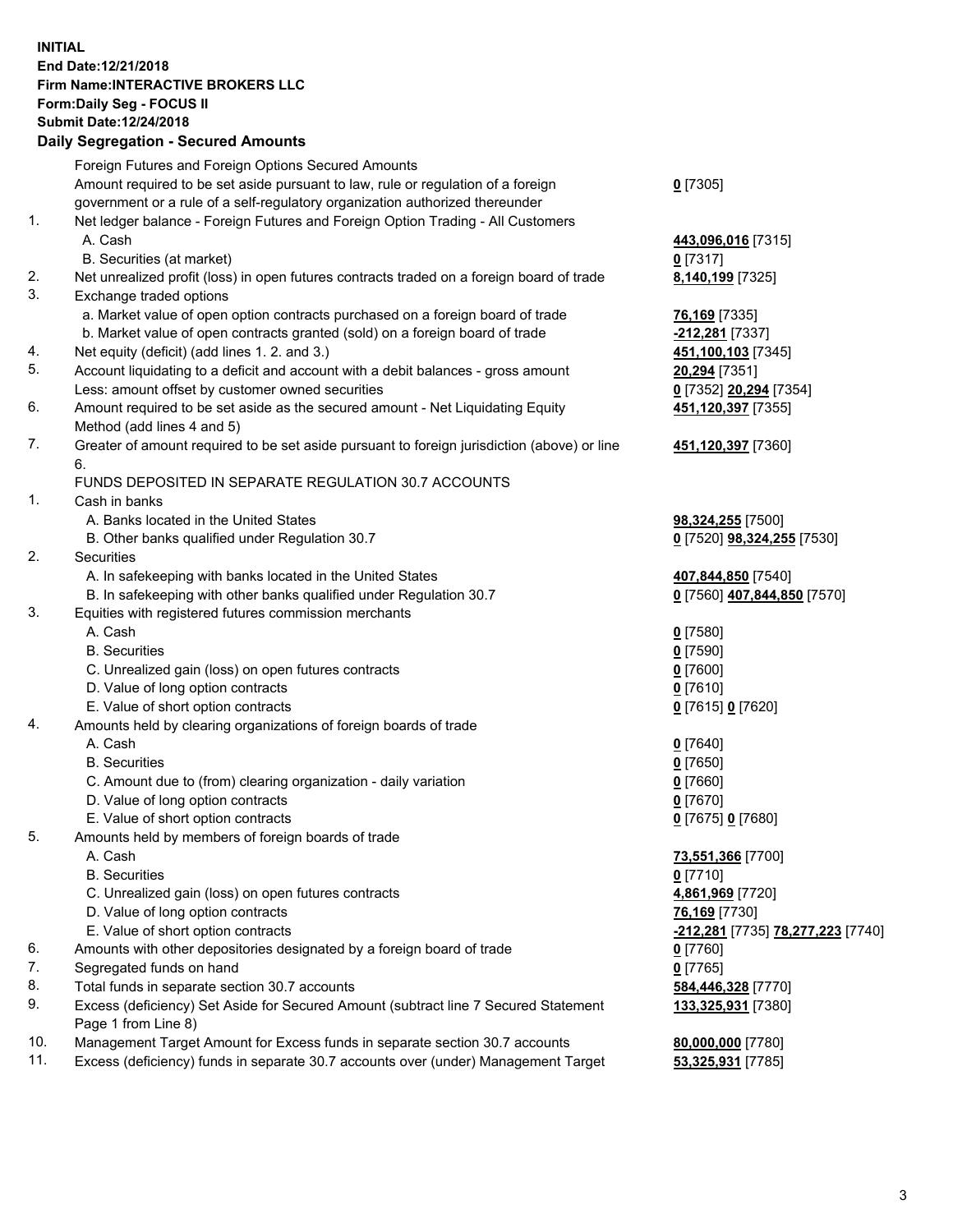**INITIAL End Date:12/21/2018 Firm Name:INTERACTIVE BROKERS LLC Form:Daily Seg - FOCUS II Submit Date:12/24/2018 Daily Segregation - Segregation Statement** SEGREGATION REQUIREMENTS(Section 4d(2) of the CEAct) 1. Net ledger balance A. Cash **4,076,483,795** [7010] B. Securities (at market) **0** [7020] 2. Net unrealized profit (loss) in open futures contracts traded on a contract market **-148,144,764** [7030] 3. Exchange traded options A. Add market value of open option contracts purchased on a contract market **376,951,140** [7032] B. Deduct market value of open option contracts granted (sold) on a contract market **-500,186,678** [7033] 4. Net equity (deficit) (add lines 1, 2 and 3) **3,805,103,493** [7040] 5. Accounts liquidating to a deficit and accounts with debit balances - gross amount **1,497,026** [7045] Less: amount offset by customer securities **0** [7047] **1,497,026** [7050] 6. Amount required to be segregated (add lines 4 and 5) **3,806,600,519** [7060] FUNDS IN SEGREGATED ACCOUNTS 7. Deposited in segregated funds bank accounts A. Cash **365,466,156** [7070] B. Securities representing investments of customers' funds (at market) **2,328,324,270** [7080] C. Securities held for particular customers or option customers in lieu of cash (at market) **0** [7090] 8. Margins on deposit with derivatives clearing organizations of contract markets A. Cash **3,445,793** [7100] B. Securities representing investments of customers' funds (at market) **1,509,525,143** [7110] C. Securities held for particular customers or option customers in lieu of cash (at market) **0** [7120] 9. Net settlement from (to) derivatives clearing organizations of contract markets **-87,908,064** [7130] 10. Exchange traded options A. Value of open long option contracts **377,244,055** [7132] B. Value of open short option contracts **-500,508,774** [7133] 11. Net equities with other FCMs A. Net liquidating equity **0** [7140] B. Securities representing investments of customers' funds (at market) **0** [7160] C. Securities held for particular customers or option customers in lieu of cash (at market) **0** [7170] 12. Segregated funds on hand **0** [7150] 13. Total amount in segregation (add lines 7 through 12) **3,995,588,579** [7180] 14. Excess (deficiency) funds in segregation (subtract line 6 from line 13) **188,988,060** [7190] 15. Management Target Amount for Excess funds in segregation **155,000,000** [7194] **33,988,060** [7198]

16. Excess (deficiency) funds in segregation over (under) Management Target Amount Excess